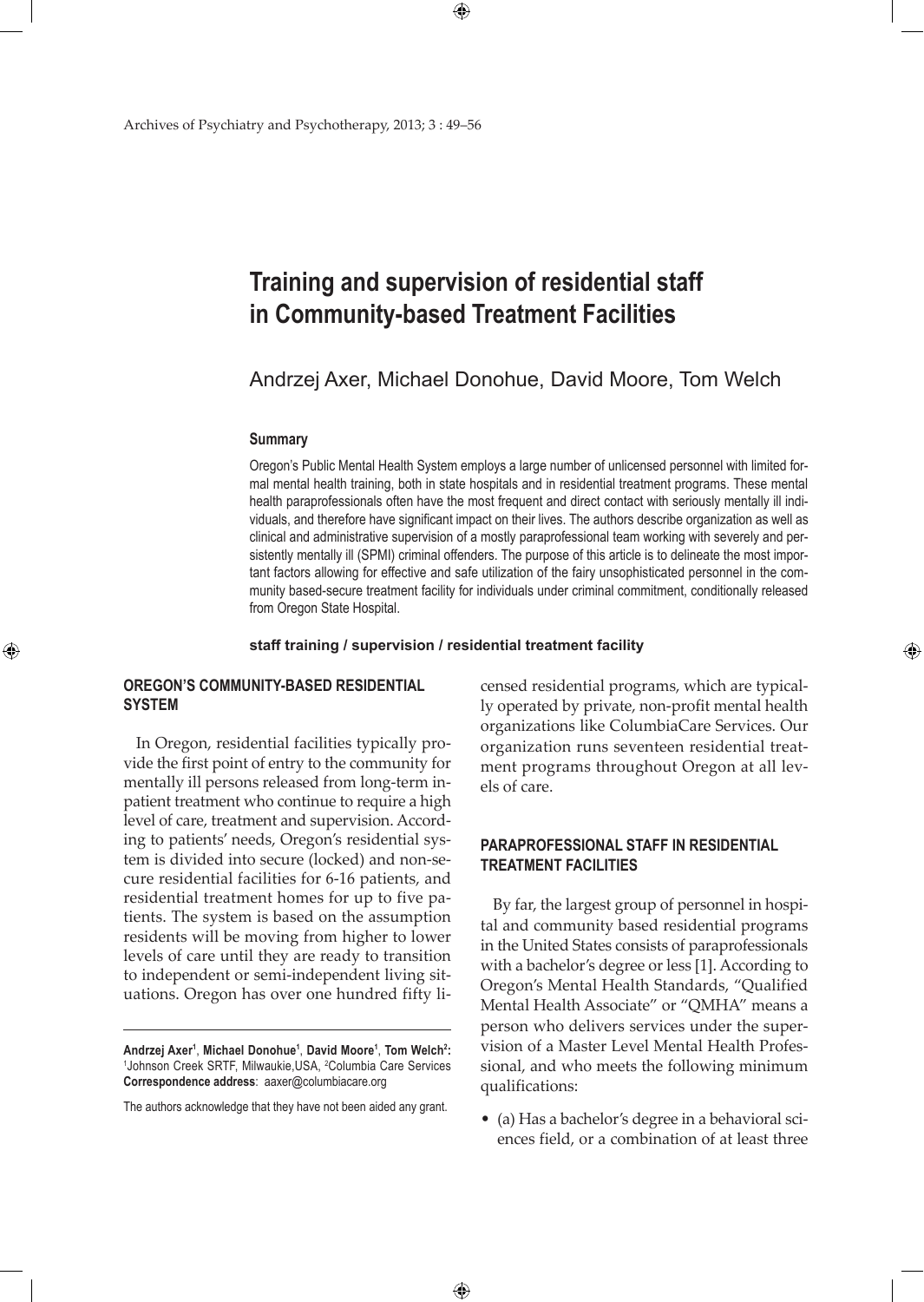year's work, education, training or experience; and

- (b) Has the competencies necessary to:
	- (A) Communicate effectively;
	- (B) Understand mental health assessment, treatment and service terminology and to apply the concepts;
	- (C) Provide psychosocial skills development; and
	- (D) Implement interventions prescribed on a treatment plan [2]).

In reality, staff designated as QMHAs consist of a wide variety of individuals whose education encompasses bachelor's degrees in psychology, special education or criminal justice. These individuals may come to work straight from college or are persons with no high school diploma but with many years' experience in in the mental health field. Considering the fact such a diverse pool of employees with limited formal professional training plays such a critical role in providing residential treatment services, it is worth describing factors that allow them to function competently as members of the rehabilitation team. Empirical evidence shows effective teamwork is associated with less staff burnout, more optimistic attitudes about rehabilitation, and better clinical outcome [3]. Competent teams which individualize their services to the specific needs of each patient must develop mechanisms to support their overall mission, develop clear organizational structure, have strong leadership, define critical staff competencies, provide relevant training and positive supervision, encourage collaborative problem solving among team members, and monitor implementation of individualized treatment plans [4]. In the following segments, the authors will review these critical elements separately.

## **Program Mission**

Recovery-based residential treatment programs have a common mission of helping individuals with severe psychiatric disabilities achieve greater personal autonomy and improved social functioning. The overall goal is to gradually replace external control with patients' self-directed action, without jeopardizing patients' personal safety. Residential teams

are charged with the task of creating and maintaining flexible and gently challenging learning environments where residents are encouraged to try new things that seemed to be out of their reach before.

### **Organizational Structure**

The program directed by the authors of this article provides a comfortable residence, psychiatric treatment and rehabilitation to eight individuals with severe mental illness under conditional release agreement from the Oregon State Hospital. The team leaders are an experienced psychiatrist, a doctoral-level professional psychologist, administrator with certification in psychiatric rehabilitation, and assistant administrator with several years of experience in both residential and acute inpatient psychiatric settings. The core team of residential staff consists of ten full time QMHAs and five QMHAs serving as extra help (to cover vacations and leave time of regular employees). The team provides intensive, structured rehabilitation programming for an average of twenty hours a week per each individual patient. The treatment schedule is highly predictable with designated times for group and individual interactions with residents. Skills training and therapy groups are conducted every weekday, always at the same time in the midmorning and mid-afternoon. Consistency and predictability of group scheduling is a key factor allowing residents to show up on time. Each weekday, in the early afternoon, residents practice social skills in the community individually under the guidance and supervision of an assigned staff member. Evening hours are dedicated to recreation and physical exercises. Weekends are relaxed and include community based planned group activities.

⊕

Consistent structure is no less important for staff than it is for residents. There are always two QMHAs on each 8-12 hour shift. Daily routines for shift partners are listed in chronological order from the beginning to the end of their shift. This "Daily road map" includes signing in, checking out a key, reading messages, counting meds; walking through and greeting each resident; checking in with a shift partner to plan specific duties and break; working along with

Archives of Psychiatry and Psychotherapy, 2013; 3 : 49–56

 $\bigoplus$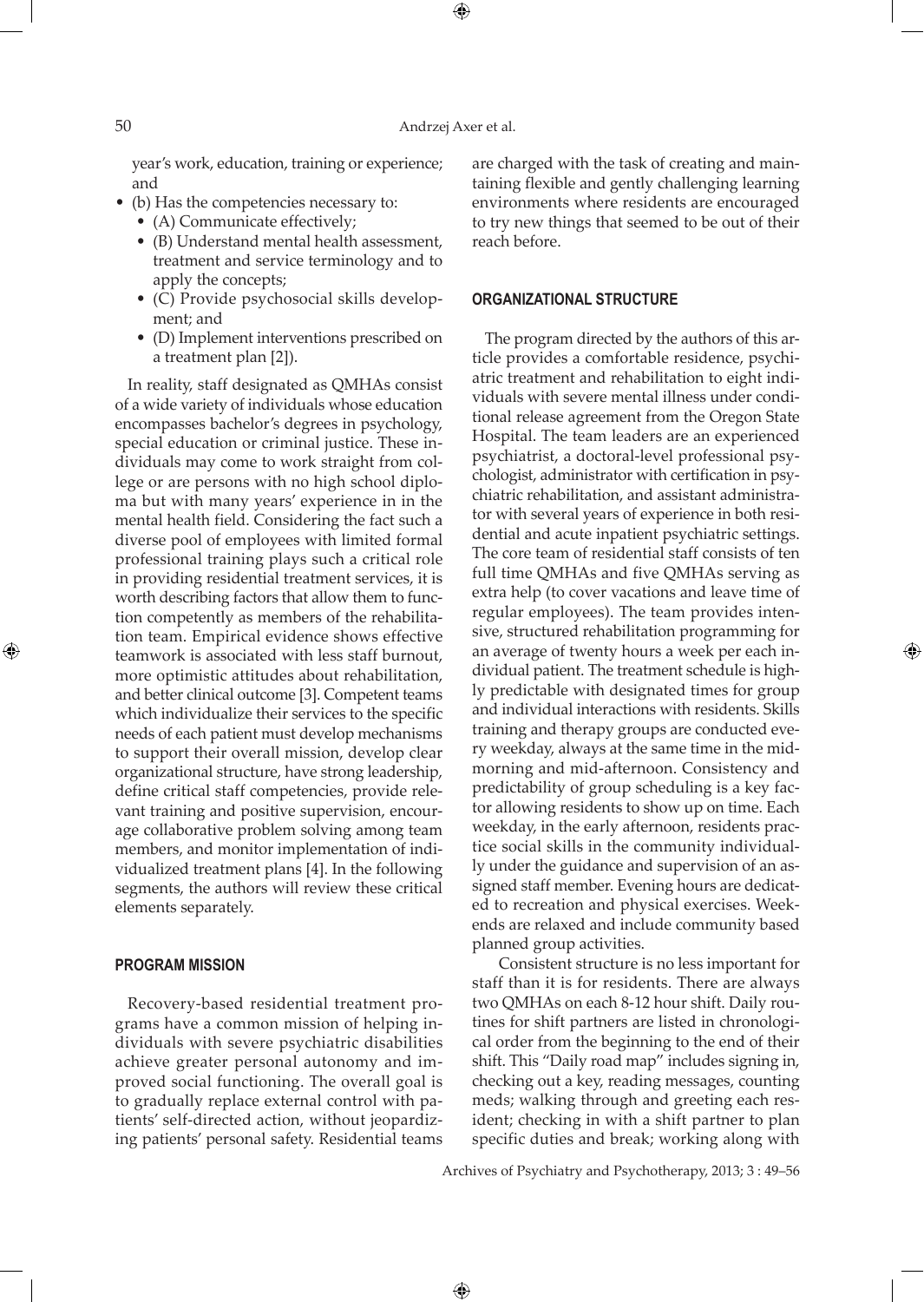residents to assist them with their tasks; sitting down by the table and socializing with residents during meals; administering all scheduled medications; reaching out to residents and engaging them in casual conversations; supporting and monitoring residents during community outings; debriefing community skills practice with each resident right after returning home; writing progress notes for activities consistent with treatment plans; taking a break; passing important information to the next shift; and saying "Good Bye" to residents before going home.

#### **Program Leadership Responsibilities**

Roles of program leaders are clearly delineated so all QMHA team members know who is responsible for what. A program psychiatrist, who is also the company's medical director, provides medical oversight of the overall program and conducts regular medication management and therapy sessions with each resident. It is worth mentioning that unlike in many other community mental health agencies in Oregon, the psychiatrist treating residents of ColumbiaCare Services could be considered a model of a highly trained medical leader who seriously considers staff observations and asks for their opinions before making clinical decisions. The psychiatrist, board-certified in both general and forensic psychiatry, is not only permitted but encouraged by the executive leadership to utilize his full array of clinical skills, avoiding being associated solely with the prescription of medications.

⊕

The program psychiatrist also plays a significant role in modeling for staff botha collaborative approach and expressing genuine interest in residents. It must be emphasized that a program psychiatrist, who is highly respected by all staff, makes an important contribution to the team development and participates in staff meetings and training sessions. Periodically the psychiatrist facilitates a Balint-like group with the entire staff of the program to address any powerful emotional responses staff might have to their residents or to each other [5].

Aside from the program psychiatrist, other program leaders include the program administrator, the assistant administrator, and the clinical supervisor. The program administrator is responsible for maintaining the consistency of all daily operations with the program mission. His duties include protecting the physical and emotional safety of residents and staff, hiring new personnel, enforcing proper work habits, responding to residents' complaints, facilitating staff meetings, and approving program expenditures. The assistant administrator is responsible for maintaining adequate staff coverage, approving leave requests; coordinating staff initial orientation; keeping personnel files in order; and monitoring house expenditures. The clinical Supervisor designs treatment plans for each resident, conducts individual and group therapy sessions, and facilities monthly treatment plan reviews for each resident. He also provides regular clinical supervision of QMHA staff, giving them concrete written directions on how to assist residents in achieving specific objectives listed in their individualized treatment plans (Tab. 1).

Program leaders meet weekly to review outstanding clinical and operational issues. In all routine situations, program leaders obtain feedback from residential staff prior to making decisions and leave QMHAs some flexibility on how to complete their assignments. A more directive style of management is used only in time of crisis, in dealing with legal liabilities, and in most financial matters.

| Resident's Treatment Objective                                                                                                                                                                         | Recommended interventions to be used<br>by QMHA staff                                                                                                                                                                                       |
|--------------------------------------------------------------------------------------------------------------------------------------------------------------------------------------------------------|---------------------------------------------------------------------------------------------------------------------------------------------------------------------------------------------------------------------------------------------|
| Resident will use coping skills to reduce<br>anxiety and suspiciousness as<br>evidenced by anxiety and suspicious-<br>ness scores at or below point 2 on the<br>BPRS scale [6].                        | Teach self-monitoring of symptoms;<br>demonstrate and coach in using coping<br>skills, including relaxation, yoga, etc.;<br>teach how to use perception check; ex-<br>plore alternative explanations of events<br>causing suspiciousness    |
| Resident will express his thoughts co-<br>herently as evidenced by scores at point<br>2 on conceptual disorganization scale of<br>the BPRS and at point 4 of MCAS So-<br>cial Effectiveness Scale [7]. | Paraphrase and check for understand-<br>ing; encourage resident to break down<br>complex thoughts in brief sentences;<br>teach how to use correct words<br>in a proper context; practice conversa-<br>tional skills in real life situations |

 $\bigoplus$ 

**Table 1**: Example of two treatment objectives and recommended interventions

Archives of Psychiatry and Psychotherapy, 2013; 3 : 49–56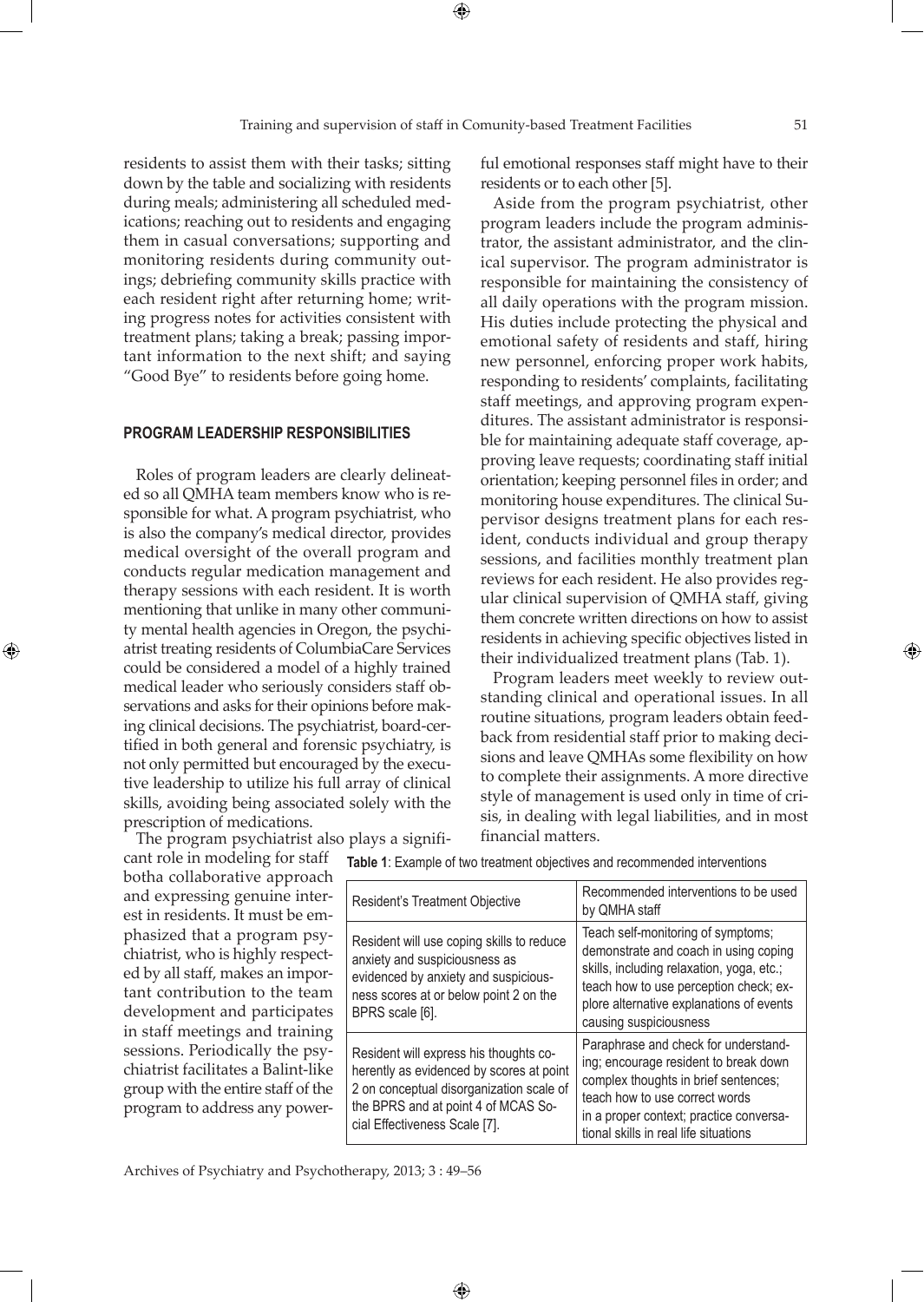## **QMHAs Responsibilities**

QMHA staff members in residential treatment programs function in two basic roles, as caregivers and as skills trainers. Caregiving functions are necessary to maintain residents' health, safety and basic comfort. One example is administering medications to residents who are not yet capable of doing so themselves. Shopping, preparing meals and housekeeping are also ultimately the responsibility of QMHAs, although residents are encouraged to assist them. Other tasks in this category include checking on residents at night, assisting with monthly fire drills, and transporting residents to the community for medical appointments or family visits. In addition, each QMHA is responsible for the implementation of the service plans which address specific care, safety and supervision needs of individual residents.

As skills trainers, instead of providing direct assistance, QMHAs train residents in those skills considered essential for transition to less structured living situations. Social skills training interventions correspond with each resident's goals for community living as part of their individualized treatment plans. Each QMHA must be able to support the implementation of these individualized treatment plans by encouraging residents to learn a particular new skill, and by providing demonstration, teaching problem-solving strategies, and coaching residents in practicing newly learned skill[s] both in a classroom environment and in real-life situations. It is important to mention that QMHAs must maintain a proper balance between teaching and caregiving functions depending on residents' changing physical and psychiatric conditions. However, all staff are expected to always look to maximize learning opportunities and avoid disempowering capable residents.

In order to create a safe and relaxed residential treatment environment, QMHAs are expected to treat residents attentively in a polite and adult manner. Use of humor, spontaneity and limited self-disclosure in the interest of resident needs are strongly encouraged. Each staff member must spend sufficient time with residents, keep promises, and seek reasonable compromises to avoid power struggles. Emphasizing safety, common sense and collaborative decision-making instead of enforcing compliance is a core principle for all staff.

QMHAs are matched with individual residents to serve as their "advocates"; they act like the spokespeople for residents to make sure their needs are not forgotten or discounted by the rest of the team. Staff advocates must know their resident's personal, medical and social needs in depth. They also facilitate contacts with family and friends. Residents are periodically surveyed about their satisfaction with the staff's attentiveness, clarity of communication, fairness, and politeness. Resident feedback is incorporated into clinical supervision whenever appropriate. In the absence of extensive professional training, QMHAs receive periodic reminders that they come to work to serve residents, must be aware of their own mood, motivation and demeanor; and they are encouraged to treat each other and supervisors directly and politely in order to model the same assertive behavior to residents.

# **Hiring and selection of staff**

Prospective employees who meet formal criteria for QMHA designation are invited for the initial meeting with the program administrator, his assistant and clinical supervisor. They first tour the facility, usually guided by one of the residents, then interview with the managers and, last but not least, are asked to introduce themselves to residents and respond to their questions. The primary purpose of this process is to assess a candidate's judgment, personal boundaries, unique interests and social skills.

Since each job interview is likely to produce performance anxiety, the management team always allows an interviewee to first inquire about the program. Interview questions probe candidates' styles of responding to real work situations in order to assess their natural clinical intuition and problem-solving skills. For example, interviewees are frequently asked how they would respond if a resident threw a plate out of frustration, scattering pieces of glass on the floor, and then went to his private bedroom cussing loudly. Candidates with good judgment usually say they would first clean the glass debris from the floor to prevent other residents from injur-

Archives of Psychiatry and Psychotherapy, 2013; 3 : 49–56

 $\bigoplus$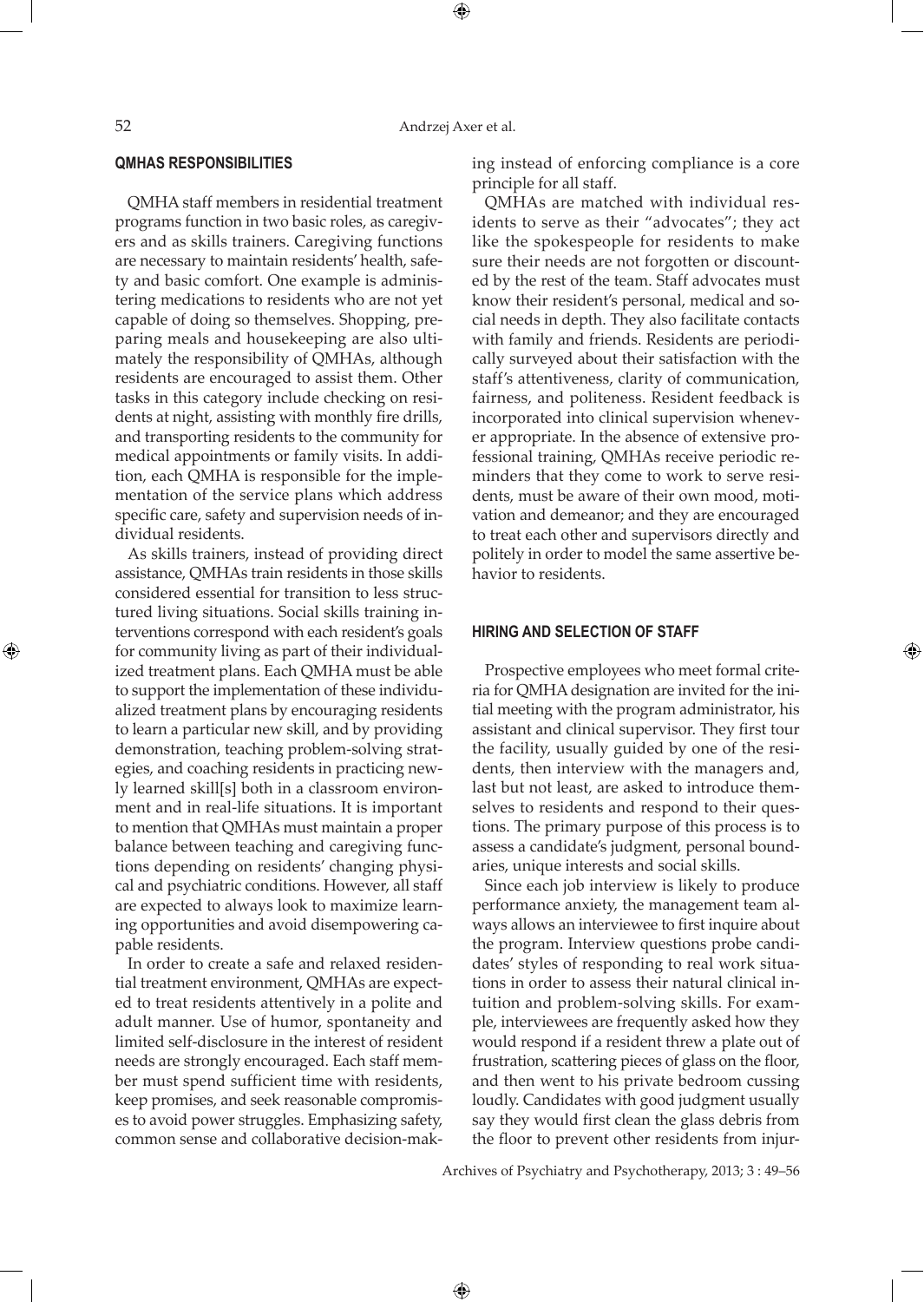ing themselves and later check if the frustrated resident was able to calm down on his/her own. Candidates who lack good instincts frequently indicate that they would immediately follow a resident to diffuse his/her anger, which predictably would make things worse. Candidates who tend to be rigid inquire about what is our protocol instead of using their own gut feelings.

This initial interview, even with these projective questions, still leaves the management team with only a very preliminary understanding of a candidate's ability to handle real life situations. Much more informative is the interview with the residents, who quite eloquently ask prospective candidates about their educational background, professional experience, personal hobbies, cooking skills and interest in recreation. Interestingly enough, this process resembles more a conventional job interview than a problem-solving session with the managers. For residents, it is a natural opportunity to practice social skills, which additionally gives them a sense of involvement in choosing people who will take care of them. They also understand that the final hiring decision will always belong to the program administrator. Observing how prospective employees respond to such resident-led interviews always provides an extremely valuable source of information about their social skills. Some candidates appear very timid or are quite uncomfortable and give clients ambiguous or textbook answers. Others show natural warmth, clarity and genuine kindness in relating to people. This is by far the most real part of the hiring process. If selected, every hired staff receives intensive onthe-job training and supervision during a three month trial period, which gives the management team enough time to verify their first impression about a new employee's real abilities.

# **Staff Training**

⊕

Oregon Administrative Rules require that all new residential staff, including QMHAs, receive at least 16 hours of pre-service orientation. The initial training must be completed within 30 days of hire and prior to staff being left alone with residents. The topics covered in the initial orientation include review of the facility's emergency procedures and house expectations, resident rights, basic understanding of symptoms of mental disorders, introduction to medication management, review of residents' treatment plans, crisis response procedures, incident reporting, rules concerning grievance procedures, protecting residents' privacy and confidentiality, and mandatory abuse reporting. The annual refresher follows initial training. Within the first year of employment, all residential staff are also trained in prevention and management of dangerous behavior, including violence and suicide prevention. In addition, bi-monthly team meetings provide a stage for training residential staff in response to current clinical or administrative issues. For example, on-going staff education in our program has covered several practical topics such as how to work well as a team, how to engage residents in skills training, how to respond calmly to challenging behaviors, how to eliminate medication administration errors, how to appropriately use personal self-disclosure and when it is inappropriate, and how to improve clinical documentation so it is more descriptive.

## **Clinical Supervision**

Regular clinical supervision sessions with each staff member are conducted at least once per month. In addition, the clinical supervisor observes and provides directions to QMHA staff in real time throughout the day. Review of clinical supervision notes from individual sessions with QMHAs staff between October 2012 and April 2013 revealed the following list of typical staff-resident relationship issues, which could not have been resolved without assistance of a professionally trained clinician.

• Over-involvement with specific residents resulting in burnout-out:

To deal with the stress of demanding residents, staff is encouraged to work as a team. When one is feeling overwhelmed some duties can be passed to the other or can intercept a resident to limit interactions. When the staff is engaging with a resident too much, the clinical supervisor can counsel them on teaching problem solving skills rather than solve a problem for the resident. A parental attitude (overprotective, all-

Archives of Psychiatry and Psychotherapy, 2013; 3 : 49–56

 $\bigoplus$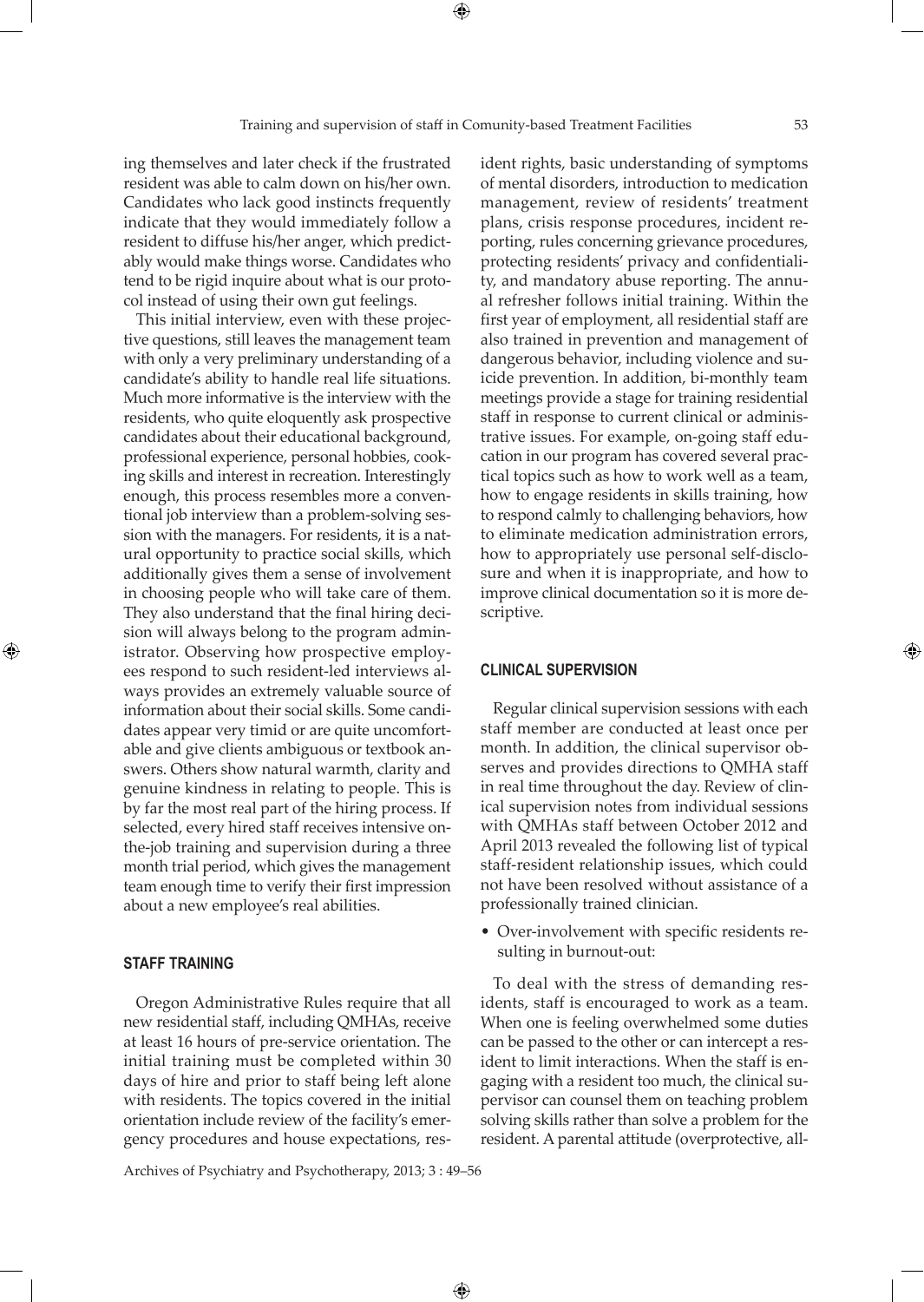knowing, always right, and controlling) is discouraged, as it is a source of disappointment and burnout.

• Offering residents too many suggestions instead of allowing them to solve problems on their own:

This issue may result from a desire to protect residents from failure. Staff is taught problem solving strategies and work with the residents to learn those rather than provide repetitive responses or direct advice. This may initially cause more tension during interactions but the end result is change in resident ability to handle various difficulties by themselves.

• Avoiding "unpleasant" residents:

The most common finding is staff unpreparedness to respond effectively to defuse inappropriate behavior. Although disengagement is an option, seemingly spontaneous use of humor can often turn a situation for the better. Role play with the clinical supervisor helps staff to practice responses. Staff is then encouraged to look for an opportunity to use newly acquired skills and provide feedback to clinical supervisor on how it worked. Staff is cautioned against too great a reliance on this technique as a primary response to stop problematic behavior. The clinical supervisor identifies this as a tool to open a dialogue. Staff members are also encouraged to catch the resident doing something right and use this as another opportunity to have a dialogue based on positive interactions.

• Expressing personal frustration with residents who are "lacking of motivation" or "not making improvements:"

This is a common problem with newer staff who have unrealistic expectations of change. They are counseled to ignore any change occurring in the past month and focus on a minimum of 4 to 6 months for evidence of observable change. It is helpful to show newer staff historical treatment goals as evidence of gradual long term changes to address this concern. The clinical supervisor teaches staff how to shape changes incrementally and maintain existing skills of residents.

• Becoming triggered by emotionally reactive or intrusive residents:

A primary focus in supervision is on separation of personal feelings or experiences and the job. The first goal is to review professional selfawareness and clinical boundaries and then encourage staff to think of these episodes as training tools for the residents. The clinical supervisor often uses role-play with staff to formulate their responses to the triggering behaviors and seek alternative approaches. When staff take a similar approach with the resident after an intense situation they can frequently find a more successful way reframe the interaction in a more positive manner. Under no circumstances should the clinical supervisor engage in therapy with any staff.

• Feeling of betrayal by residents who violate house rules and lie about it:

This is an issue of staff personalizing resident behavior. Staff is engaged in training to understand the nature of resident's mental illness. This is intended to help staff to understand the difference between symptomatic and typical behaviors of mental illness. It also helps them understand that withholding or distorting information is also associated with addiction and may be expected.

• Responding to "delusional" talk without directly confronting it:

Staff are first instructed not to argue with residents, the clinical supervisor can instruct staff how to take a dual role in response. First they should not argue against a delusional belief as by definition it is not logical nor does it fit within socially accepted boundaries of understanding. Staff are expected to respond to emotions expressed and assist with processing stressors. Then staff are encouraged to look for the kernels of truth within the symptoms. Certain delusions can be expressed due to outside influences such as family stressors or in response to world events. The clinical supervisor encourages gentle probing to reveal clues to help in processing underlying needs. After becoming familiar with the delusions staff can use them to predict behaviors or watch for stressors. When a good rapport and trust are established with a resident, staff can gently inquire about other issues affecting the resident such as relationships or worries.

Archives of Psychiatry and Psychotherapy, 2013; 3 : 49–56

 $\bigoplus$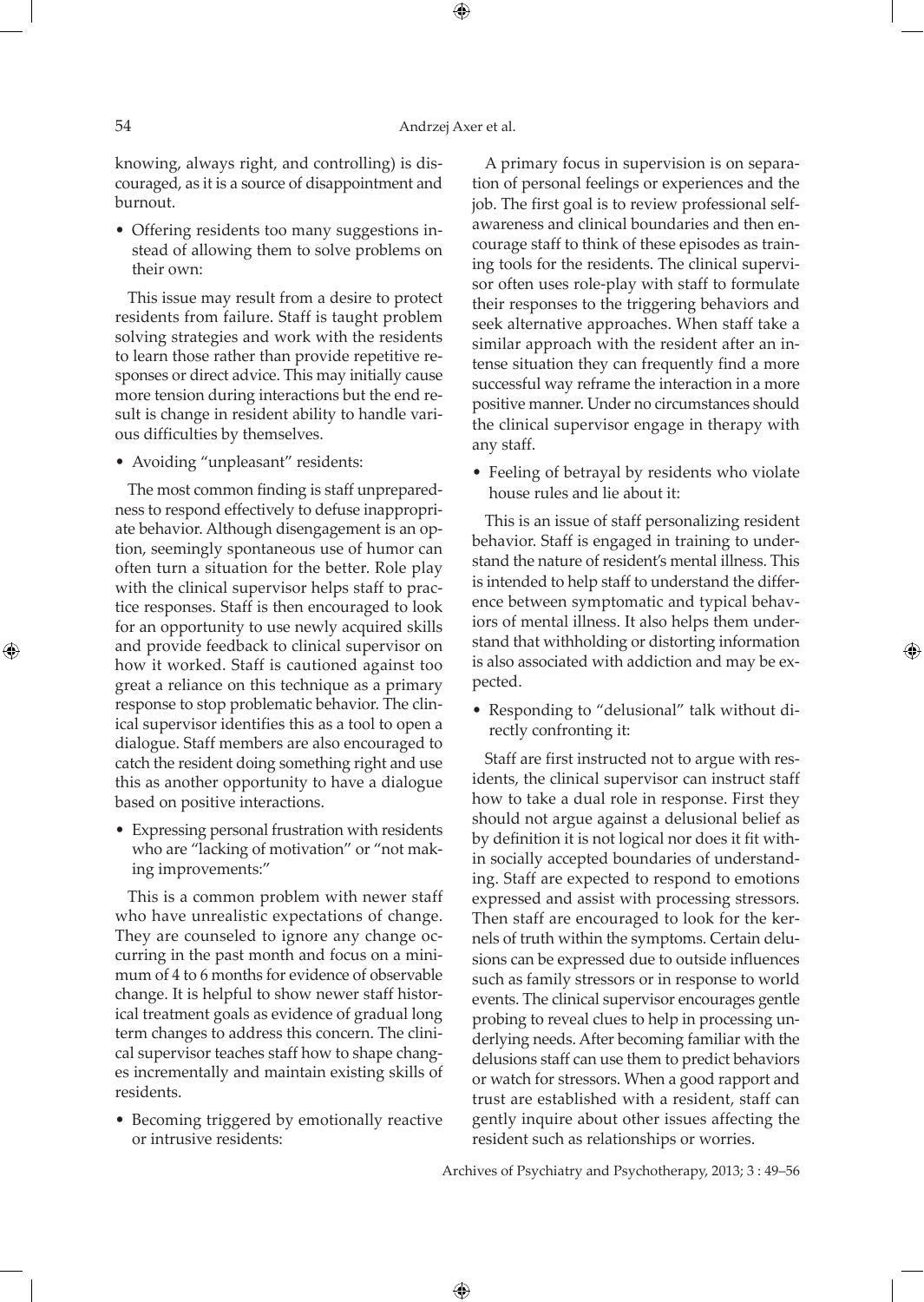• Difficulty in building a relationship with distrustful or withdrawn residents:

Peripheral involvement can assist in engaging residents. The clinical supervisor teaches staff to approach the residents cautiously and respect their space. If the residents are outside enjoying the day or relaxing, staff are encouraged to go outside but not immediately approach them. The clinical supervisor suggests staff find a task to do, when residents are in the area, requiring some assistance, and then tell the residents you need help and ask politely. Thank them afterwards and express gratitude. Look for common interests; don't express hurt if they have a negative reaction, look for opportunities to compliment them. Don't personalize rejection as it may come from excessive internal stimulation, previous bad experiences, or lack of social skills.

• Apologizing for own distress caused by appropriate limit setting:

Staff is encouraged by the clinical supervisor to make simple statements such as, "I'm sorry, I know you really wanted to do X but this is a house rule" or, "I know this is upsetting to you but the doctor said X." If the resident is able, staff can teach problem solving for the specific issue.

⊕

In addition, the clinical supervisor reviews all QMHA progress notes and provides instant feedback to staff regarding the quantity and quality of their documentation. Clinical documentation of QMHA staff requires corrections for a variety of reasons, from spelling and syntax errors to more subtle issues, like separating factual observations from subjective opinions or assumptions regarding resident's motivation. Regular clinical oversight over the years has resulted in major improvements in clinical documentation. QM-HAs staff are now able to write progress notes more concisely and descriptively, with better focus on specific interventions, and with more direct links to residents' treatment objectives.

#### **Administrative Supervision**

The program administrator and his assistant have an open door policy and interact with staff daily but their formal sessions with individual staff are scheduled every three months. Basic work expectations are clearly communicated

Archives of Psychiatry and Psychotherapy, 2013; 3 : 49–56

in real time through direct feedback. Poor habits which require prompt corrective action include addressing residents in an abrupt manner, socializing with other staff excessively, talking about residents in public areas, ignoring safety precautions, coming to work late or not being able to complete assigned tasks within a scheduled time. One important message which an administrator frequently repeats to QMHA staff is that they must offer undivided attention to residents at all times without any distraction caused by their personal business, including reading a newspaper while supervising a resident in the kitchen.

Occasionally, one staff person requests an administrator's assistance in conflict resolution with another staff. However, the administrator gets involved in conflict between staff only as a last resort after both parties were unable to resolve the issue directly in spite of repeated attempts. More often, the administrator demonstrates to staff how to use assertive communication to give and receive feedback without getting into arguments. Interestingly enough, QMHAs sometimes have difficulties in being firm and polite with each other but they are able to use the same skills effectively with residents. For this reason, the administrator attempts to act like a coach for the staff rather than as an arbiter. The only exception to this rule would involve staff reporting alleged abuse of a resident by another staff member. Fortunately, there was no such case in the past three years.

#### **Summary**

 $\bigoplus$ 

Based on the authors' experience, there are certain essential factors making it possible to utilize paraprofessional staff in the best interests of residents. These factors are:

- Program mission understood by all staff
- Fairly cohesive management team with clearly divided roles
- Residents involved in hiring of QMHA staff
- Staff kept accountable for their commitments and actions
- Schedules for both staff and residents consistent and predictable
- Concrete directions for QMHAs on how to implement treatment plans